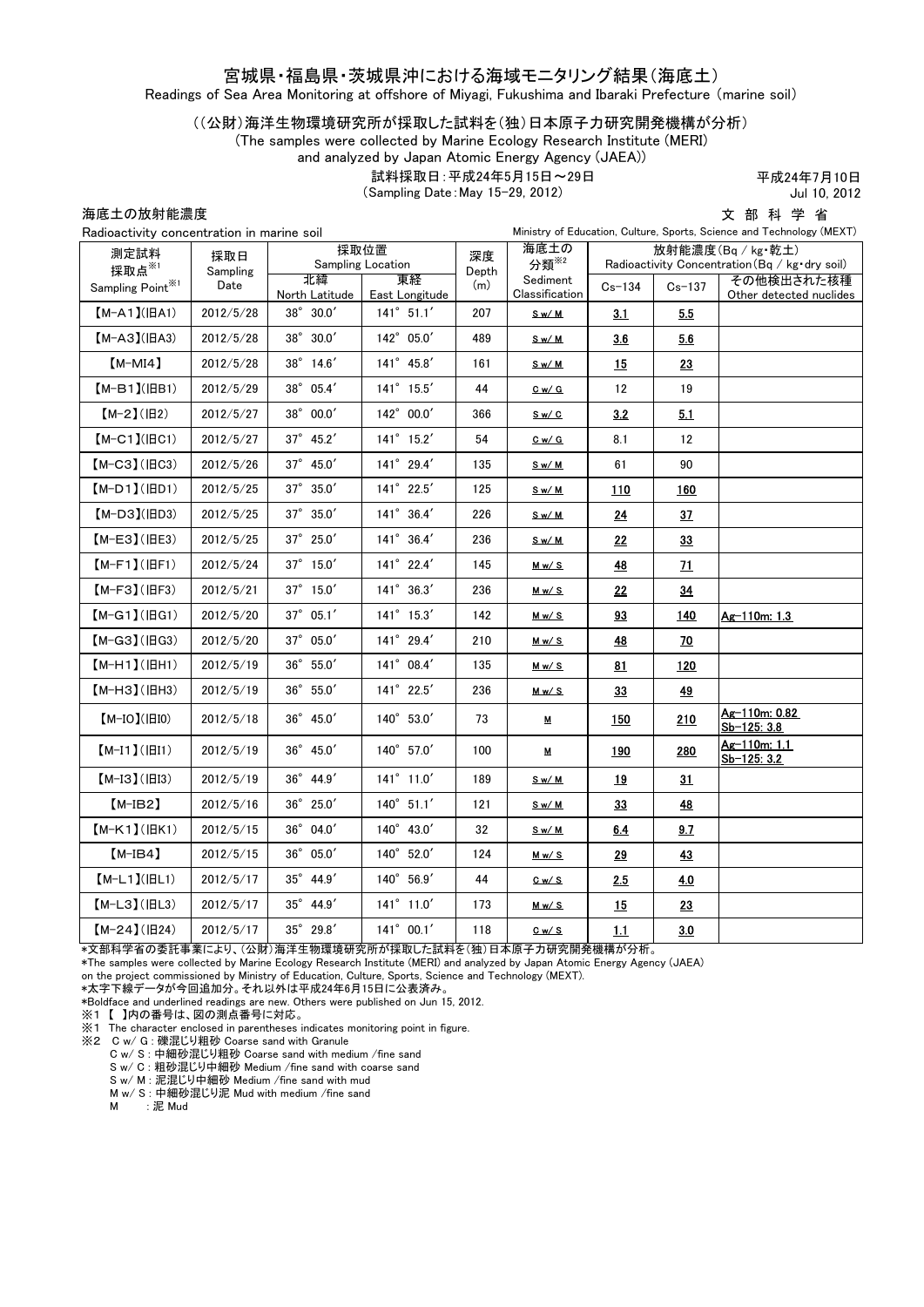### 宮城県・福島県・茨城県沖における海域モニタリング結果(海底土) Readings of Sea Area Monitoring at offshore of Miyagi, Fukushima and Ibaraki Prefecture (marine soil)

((公財)海洋生物環境研究所が採取した試料を(独)日本原子力研究開発機構が分析) (The samples were collected by Marine Ecology Research Institute (MERI) and analyzed by Japan Atomic Energy Agency (JAEA))

> 試料採取日:平成24年5月15日~29日 (Sampling Date: May 15-29, 2012)

公表日:平成24年7月10日 (Published: Jul 10, 2012)



\*図中の■は東京電力(株)福島第一原子力発電所を示す。

- \*The legend ■indicates the location of TEPCO Fukushima Dai-ichi NPP.
- \*文部科学省の委託事業により、(公財)海洋生物環境研究所が採取した試料を(独)日本原子力研究開発機構が分析。
- \*The samples were collected by Marine Ecology Research Institute (MERI) and analyzed by Japan Atomic Energy Agency (JAEA)
- on the project commissioned by Ministry of Education, Culture, Sports, Science and Technology (MEXT).
- \*太字下線データが今回追加分。それ以外は平成24年6月15日に公表済み。
- \*Boldface and underlined readings are new. Others were published on Jun 15, 2012.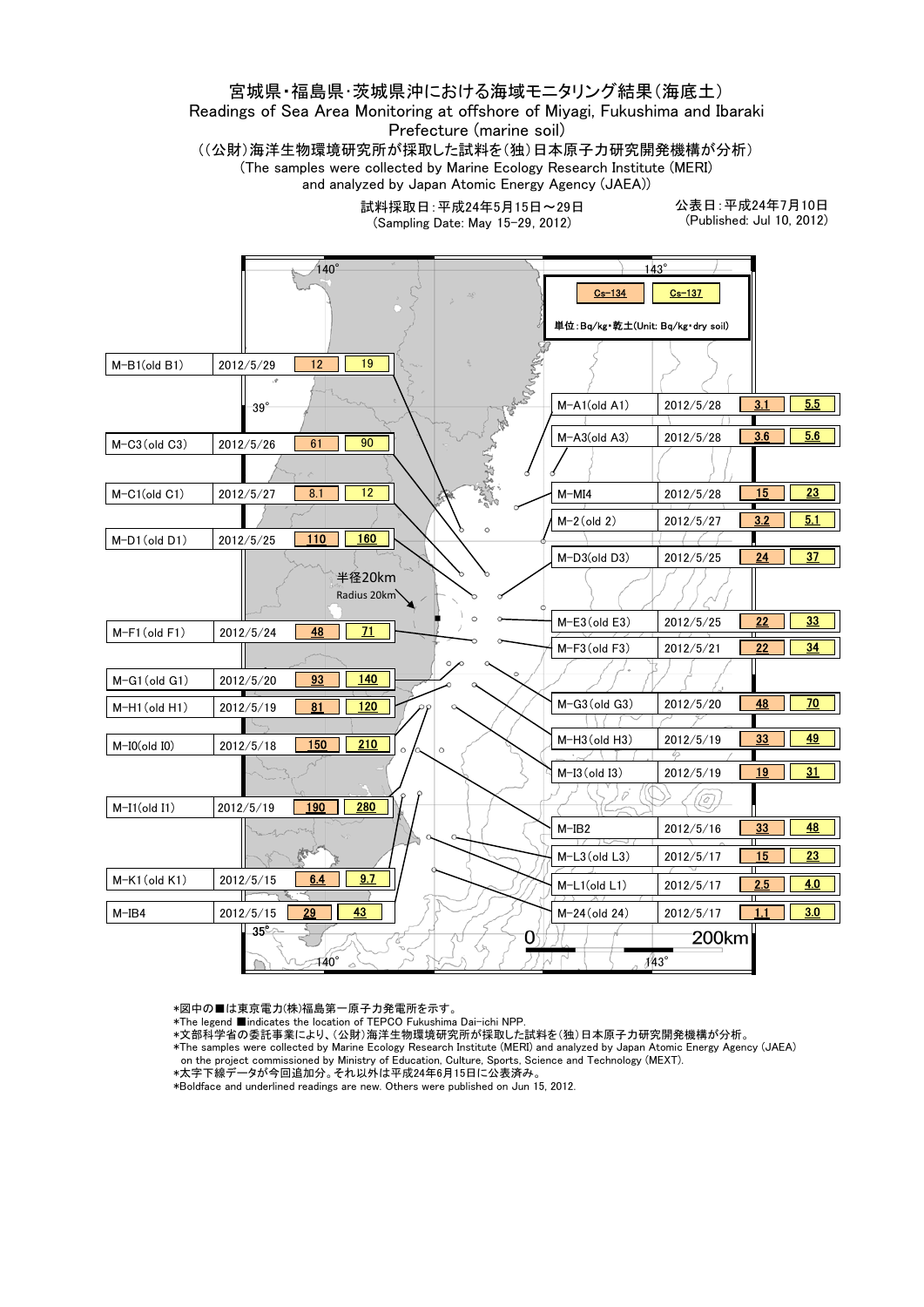### 海底土のCs-134及びCs-137の放射能濃度の傾向<sup>\*</sup>

Trends of radioactivity concentration of Cs-134 and Cs-137 in marine soil\*



採取点M-A1(旧A1) Sampling Point M-A1 (=old A1)







採取点M-B1(旧B1) Sampling Point M-B1 (=old B1)

\*採取点M-MI4、M-2、M-IB2、M-IB4、M-24のCs-134、 Cs-137のデータは1回のみの検出であるため、グラ フは省略する。

\*The graphs of the sampling point of M-MI4, M-2, M-IB2, M-IB4 and M-24 are not shown because the data of Cs-134 and Cs-137 at these point were detected just once.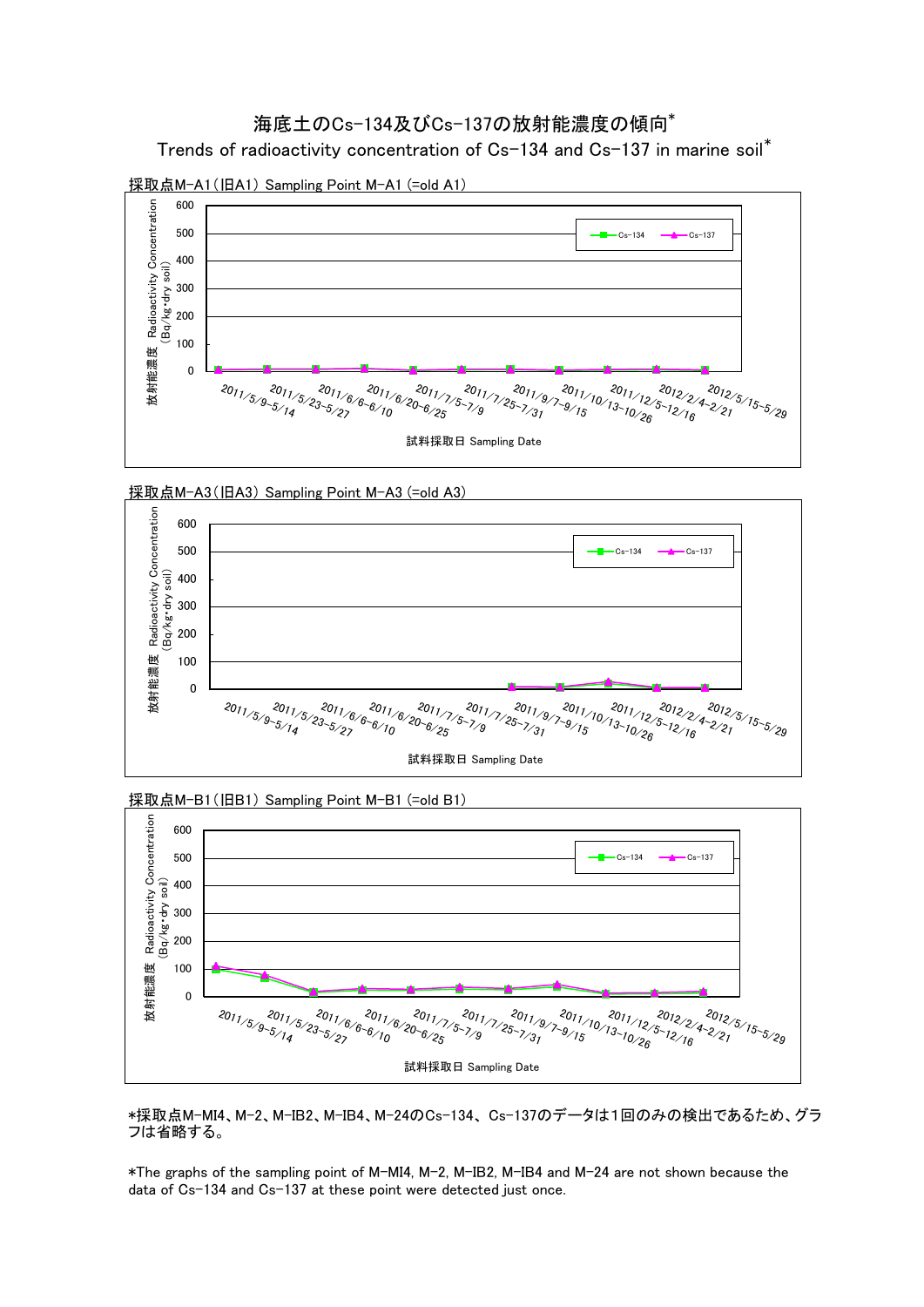







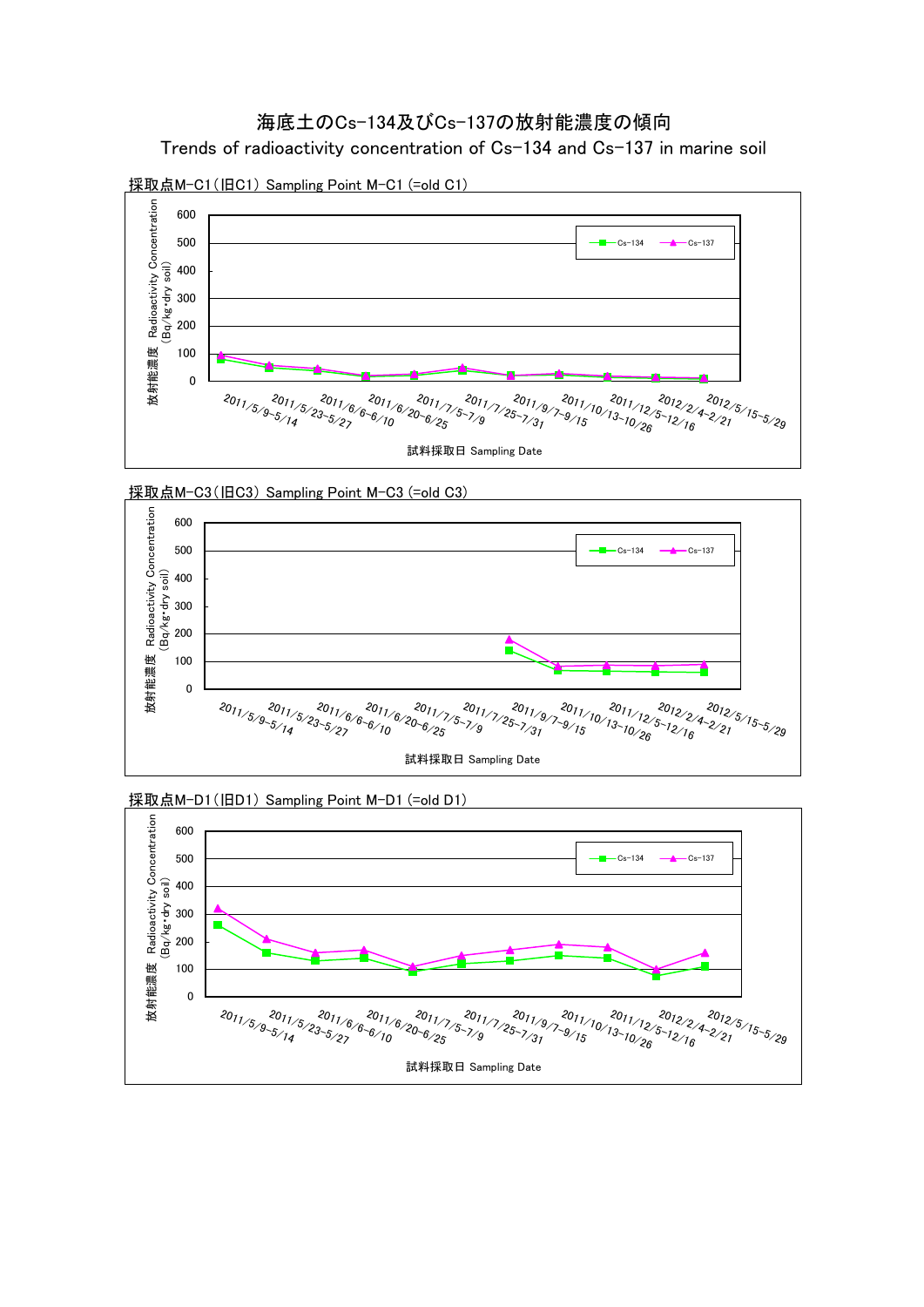Trends of radioactivity concentration of Cs-134 and Cs-137 in marine soil



採取点M-D3(旧D3) Sampling Point M-D3 (=old D3)





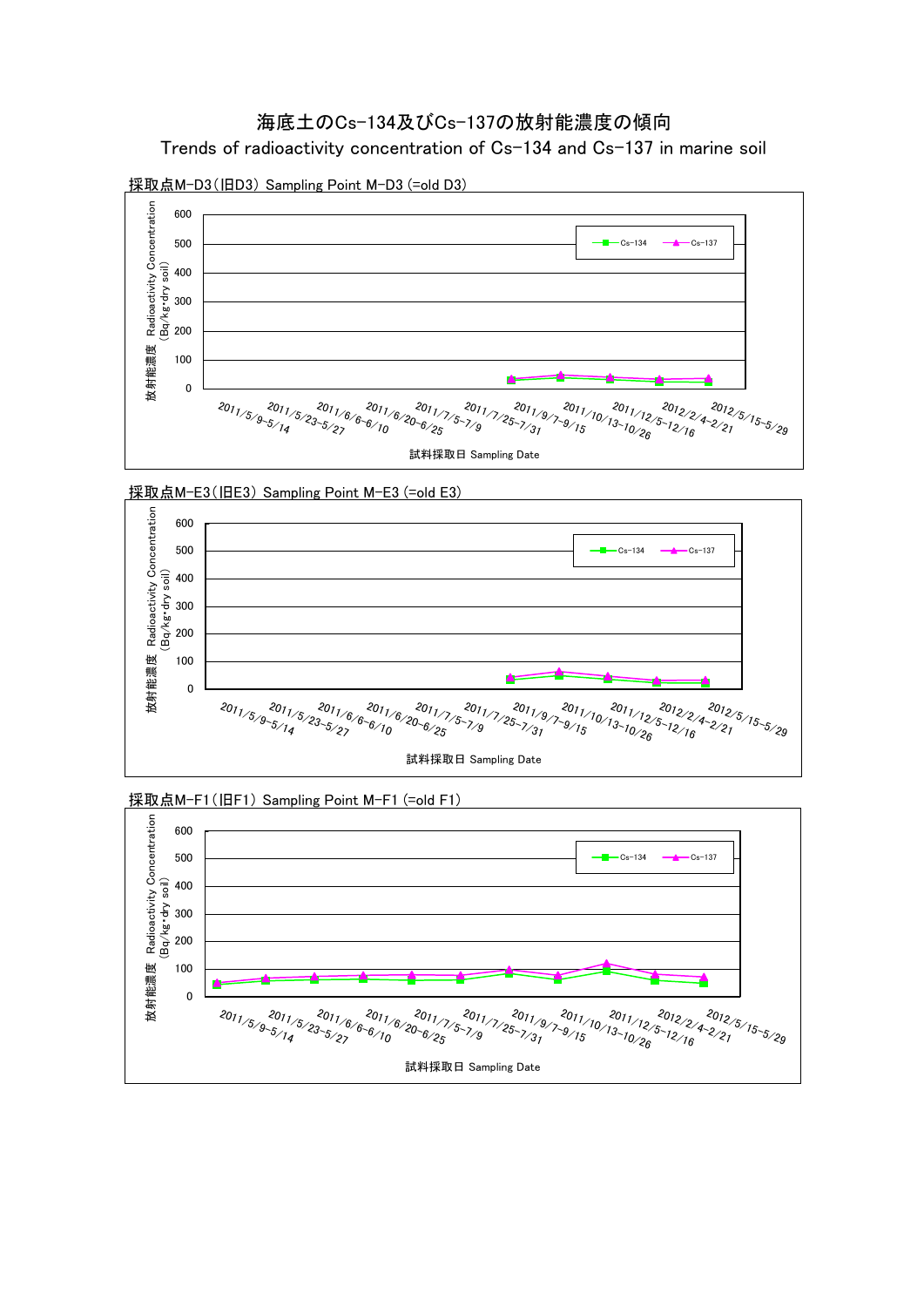Trends of radioactivity concentration of Cs-134 and Cs-137 in marine soil



採取点M-F3(旧F3) Sampling Point M-F3 (=old F3)









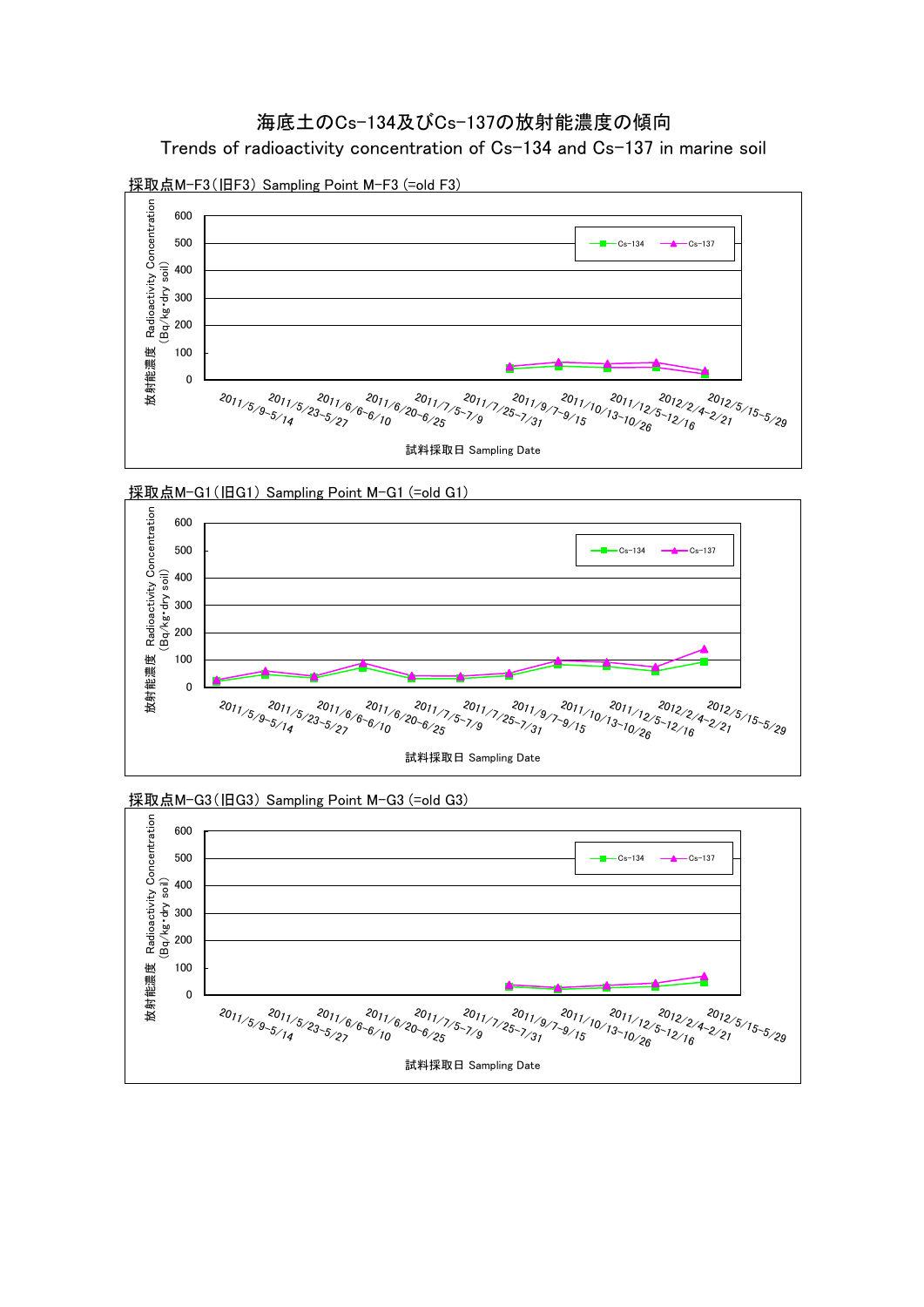







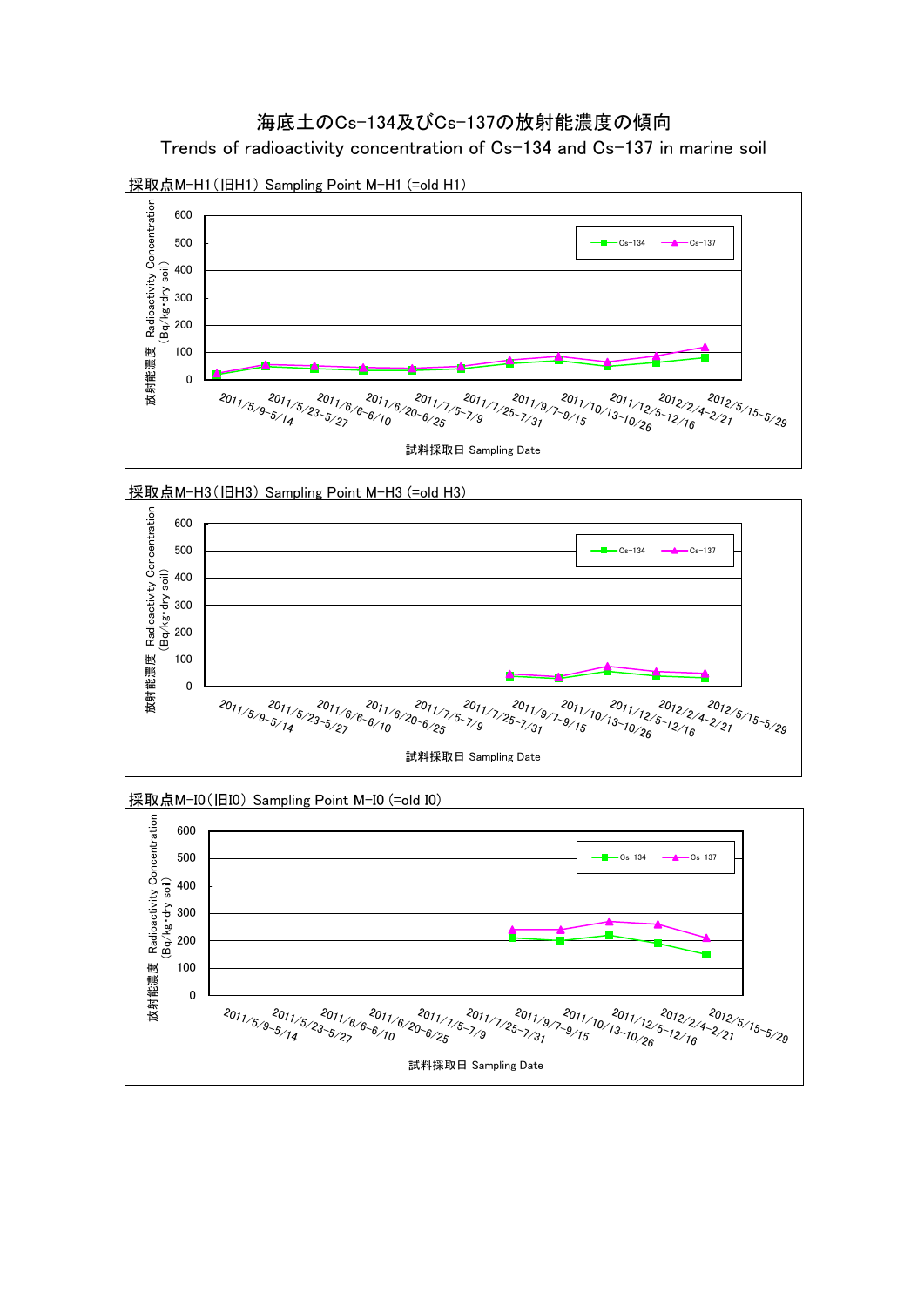